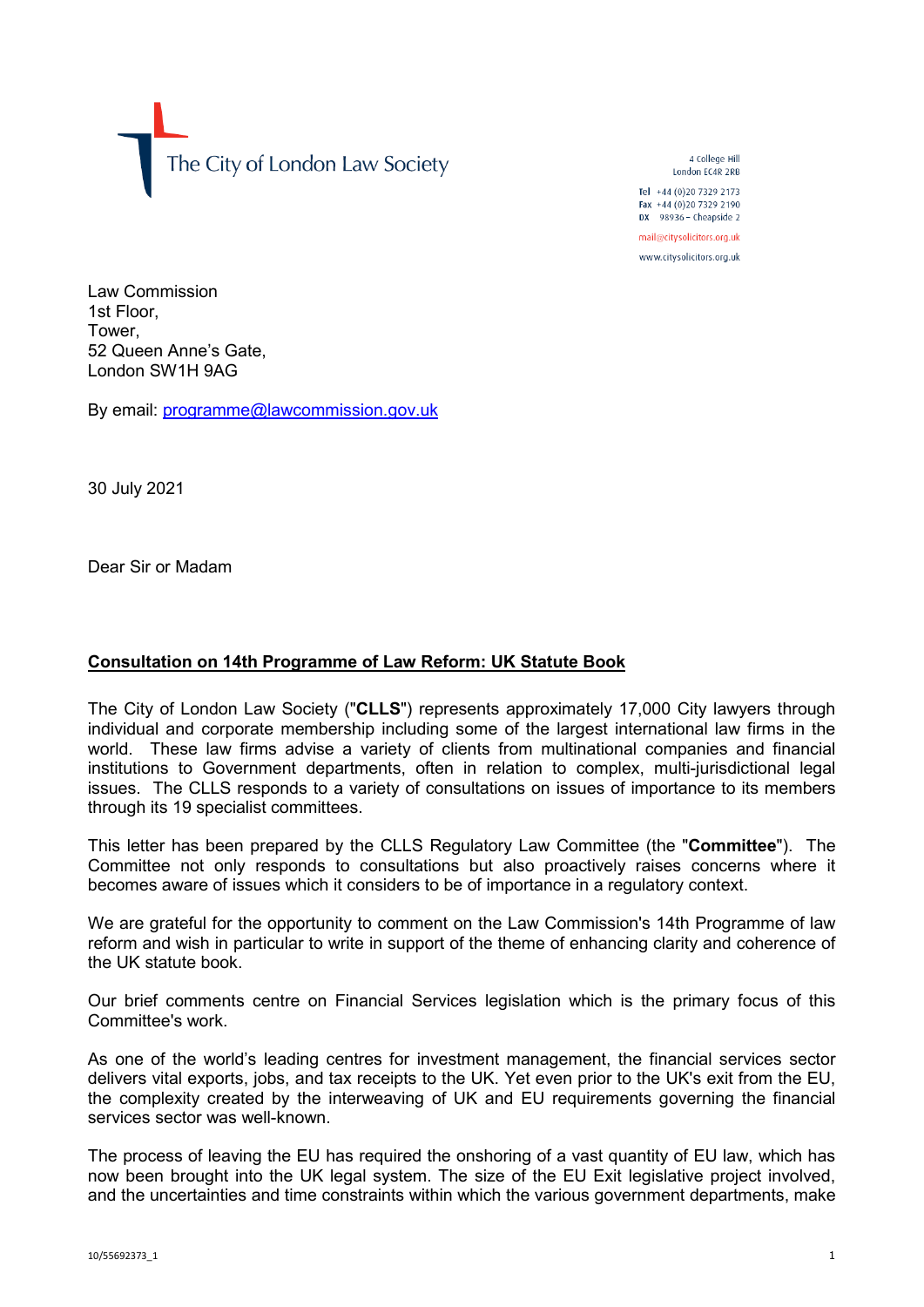its overall success all the more remarkable, and a tribute to the hard work of those involved. However, the same factors also meant that the teams working on the legislative project in the financial services sector were expressly directed not to make policy changes, other than to reflect the UK's new position outside the EU, and to smooth the transition to that position.

Prior to exit day, HM Treasury had made over 50 EU Exit instruments under the European Union (Withdrawal) Act 2018. The majority of these instruments were originally due to take effect on exit day. This included introducing a range of temporary permissions and transitional regimes to minimise any disruption to firms and consumers as the UK left the EU. The European Union (Withdrawal Agreement) Act 2020 delayed those parts of these EU Exit instruments that would have come into force by reference to exit day so they instead come into force by reference to "IP completion day". However, a number of the financial services temporary permissions and transitional regimes commenced prior to exit day in order for the UK regulators and affected firms to begin to prepare for exit day.

In short, the UK had a functioning legislative and regulatory framework on IP completion day, although we are aware of an isolated onshoring issue in the financial services sector (relating to the Financial Promotions Order), in relation to which a legislative solution is likely to be implemented in October 2021, which could potentially give rise to the unenforceability of a large number of agreements.

Overall, however, following IP completion day, the legislation is now even more complex, and the way in which the various requirements are interwoven demands a high level of specialist knowledge and familiarity.

Practitioners must navigate the multiple pieces of UK primary financial services legislation, other relevant primary legislation, a proliferation of UK statutory instruments made under the primary financial services legislation, other relevant secondary legislation, legislation for exiting the EU, EU retained legislation (both primary and secondary) and EU binding technical standards. We note that although updated versions of the EU legislation as at IP completion day were published where available, in some cases only the original versions were available and accordingly there remains a need to identify and consider any relevant updated versions.

We believe there is a strong case for removing the unnecessary structural complexity in the newly combined provisions, which impacts the accessibility and transparency of the law, and creates a risk of business uncertainty and litigation.

We would commend to the Commission a brief perusal of the two (extremely large) volumes of the 22nd edition of the Butterworths Securities & Financial Services Law Handbook (2021) – the invaluable companion of every financial services regulatory lawyer in the UK as it provides consolidated versions of the legislation. In particular, the Preface prepared by its consultant editor highlights a wide range of issues which the EU Exit legislative project has given rise to (or exacerbated).

The Butterworths publication does not of course contain the many thousands of additional pages which comprise the FCA and PRA Rulebooks (the FCA Handbook when printed is estimated to stand at around 11 feet in height) but the regulators do accept that a complicated rulebook with duplications or outdated rules contributes to the perception that the UK regime is burdensome and complex, and affects the regime's openness and accessibility.

We recognise that the UK's approach to regulation of financial services is currently under review by policymakers with a view to reflecting the UK's new position outside the EU and ensuring the regulatory framework is fit for the future, and in particular to reflect the UK's new position outside of the EU, and with a key aim of achieving an agile and coherent approach to financial services regulation in the UK, to support a stable, innovative and world leading financial services sector. This should in principle offer the opportunity for consolidation of disparate legislation.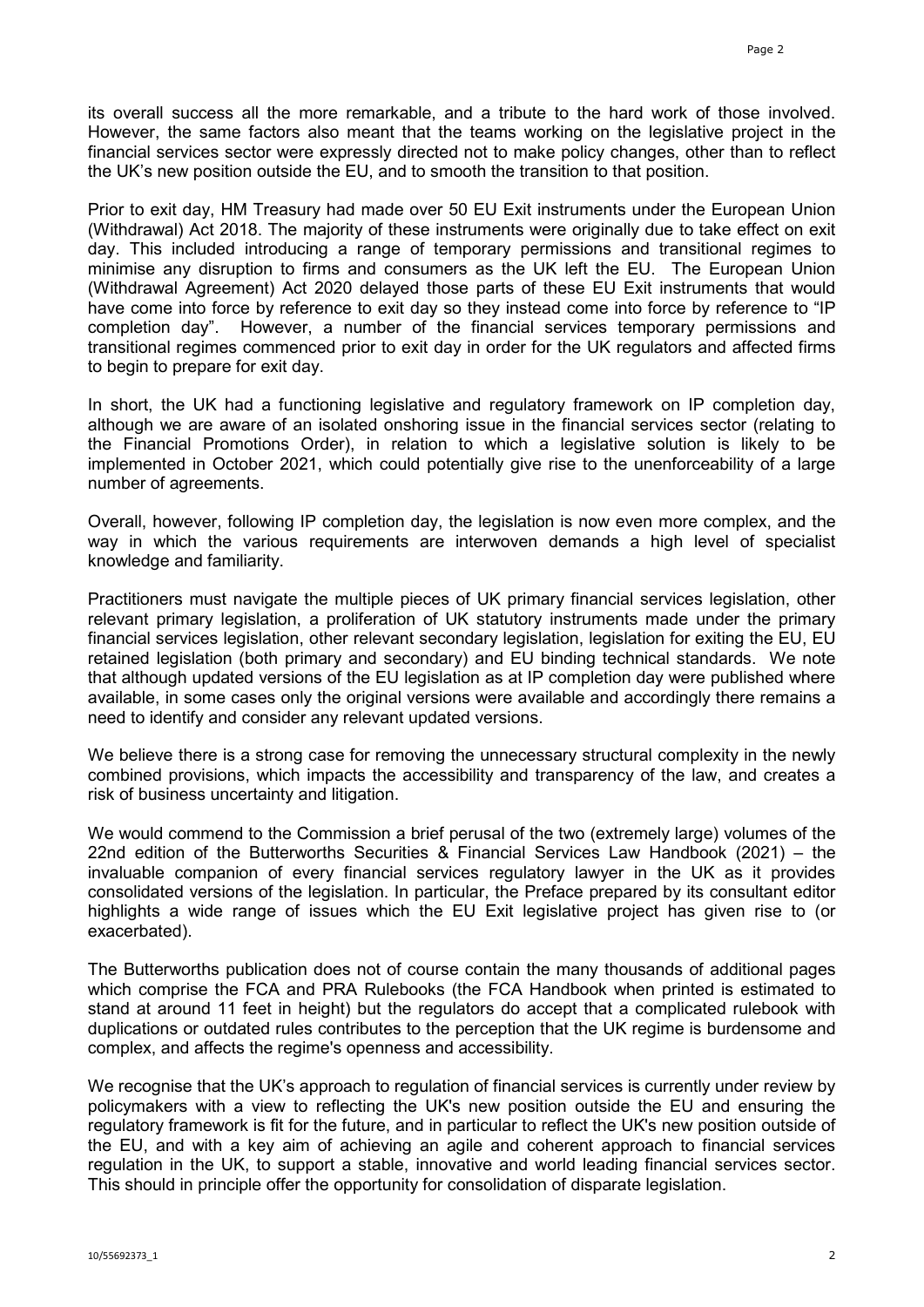HM Treasury's proposals are currently in the second phase of consultation, and in our response to HM Treasury's most recent consultation paper, we made a number of comments on the existing regime and the proposals for change. Broadly speaking we believe the Financial Services & Markets Act 2000 (FSMA) model has worked well. The structure has accommodated some major amendments including the creation of new regulators and introduction of new regulatory regimes, alongside an ongoing list of smaller amendments. It is much easier to read and understand the legislation when it is published in consolidated form at various junctures and although it would be helpful to incorporate amendments that have not been made as part of FSMA, the underlying structure is sound.

There are some aspects of the FSMA structure that we think make it very practical:

- It ensures that the source of most financial services requirements is in one place, which makes it easier to find the underlying legislative power.
- FSMA generally indicates where a provision might be further developed in secondary legislation or regulatory rules.
- Non-legal practitioners can focus on the regulators' rules but the rules usually point to the law as appropriate.

On the first point, there are different views on whether regimes that are contained in other pieces of legislation, such as the payment services regulation, should be merged into FSMA, and there may still be reasons to maintain separate legislation for specialist regimes whose participants have little need to consult other parts of FSMA.

In addition, FSMA has become very broad in scope and without rationalisation and a continuing determination to reserve detailed provisions for secondary legislation, it could get unwieldy. Adapting the legislation to the post-EU era will not be straightforward and will likely require significant amendment anyway, even with the work already undertaken during the onshoring process, so if there were a desire to do something more radical, now would seem like a good opportunity.

We have also highlighted (in our responses to a number of recent consultations) that various regulatory policy initiatives currently appear to be being developed in isolation without adequate consideration of the potential read-across to other similar initiatives. In general terms the Committee has concerns about what seems to be a rather piecemeal and siloed approach to, for example, reforms relating to the selling of financial products - a strategic and thoughtful review of an issue of more general application identified as being in need of reform would appear to be warranted. Examples of separate initiatives include HM Treasury's consultation on nontransferable debt securities, the FCA's discussion paper on Strengthening financial promotion rules for high-risk investments and firms approving financial promotions, and HM Treasury's Cryptoassets financial promotions consultation, all of which are taking place against a background of ongoing wider-ranging reviews covering the same kinds of issue – for example the "Wholesale Markets Review" consideration of the appropriate balance between consumer protection and retail investment (see paragraphs 9.8-9.11 of that Review document), and of course HM Treasury's work on the Future Regulatory Framework review.

In summary, from the perspective of financial services law, we believe that there is a strong case for an overarching project to investigate areas of the UK Statute Book where legislative repair has the potential to bring the greatest benefits, and that the financial services sector is one example of such an area.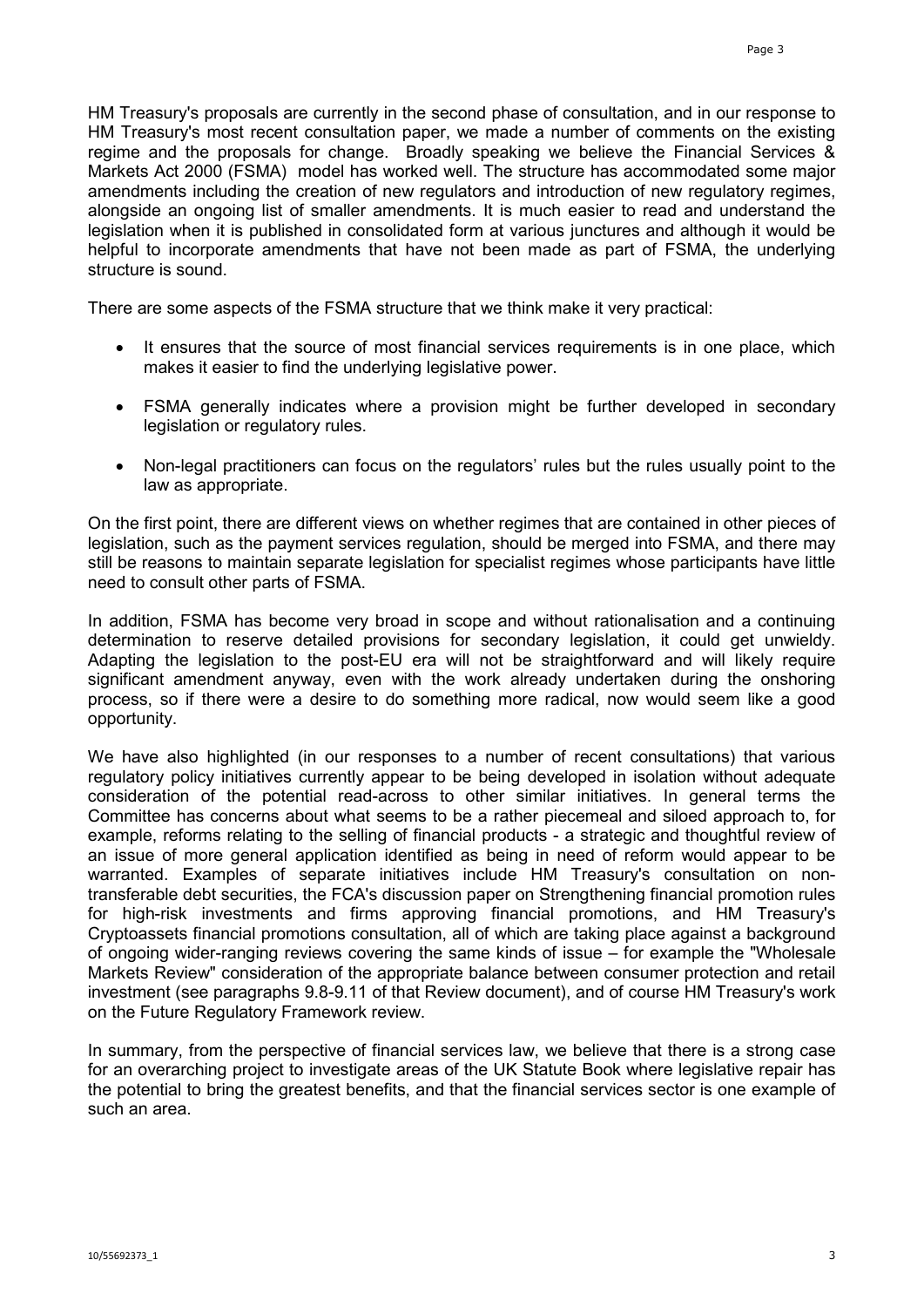If you would find it helpful to discuss any of these comments then we would be happy to do so. Please contact Karen Anderson by telephone on +44 (0) 20 7466 2404 or by email at [Karen.Anderson@hsf.com](mailto:Karen.Anderson@hsf.com) in the first instance.

Yours faithfully

Kannford

**Karen Anderson** *Chair, CLLS Regulatory Law Committee*

© CITY OF LONDON LAW SOCIETY 2021 All rights reserved. This paper has been prepared as part of a consultation process. Its contents should not be taken as legal advice in relation to a particular situation or transaction.